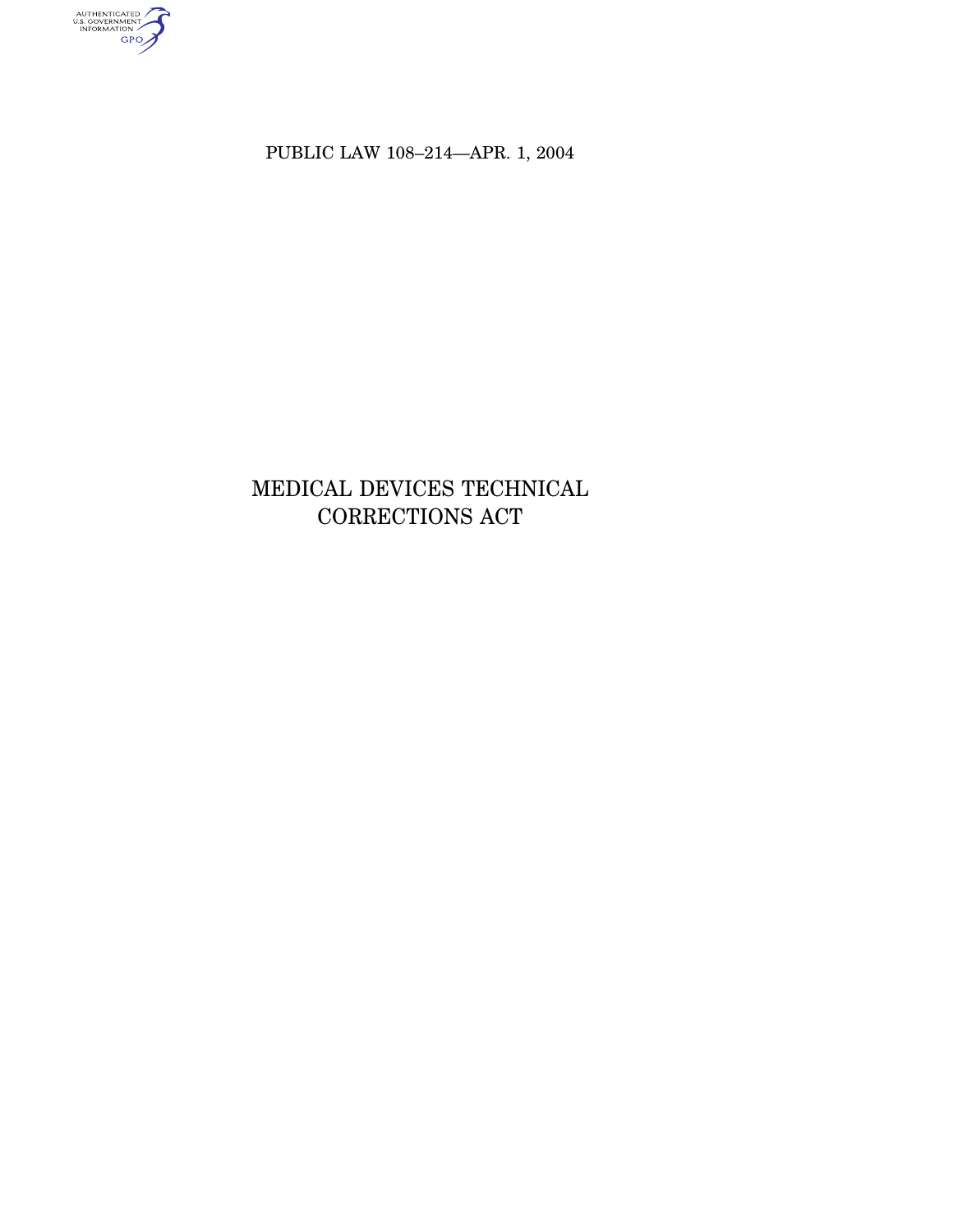## Public Law 108–214 108th Congress

### An Act

Apr. 1, 2004

To amend the Federal Food, Drug, and Cosmetic Act to make technical corrections relating to the amendments made by the Medical Device User Fee and Modernization Act of 2002, and for other purposes.

[S. 1881]

*Be it enacted by the Senate and House of Representatives of the United States of America in Congress assembled,*

21 USC 301 note. Corrections Act. Medical Devices Technical

#### **SECTION 1. SHORT TITLE.**

This Act may be cited as the ''Medical Devices Technical Corrections Act''.

#### **SEC. 2. TECHNICAL CORRECTIONS REGARDING PUBLIC LAW 107–250.**

(a) TITLE I; FEES RELATING TO MEDICAL DEVICES.—Part 3 of subchapter C of chapter VII of the Federal Food, Drug, and Cosmetic Act (21 U.S.C. 379i et seq.), as added by section 102 of Public Law 107–250 (116 Stat. 1589), is amended—

21 USC 379i.

(1) in section 737—

 $(A)$  in paragraph  $(4)(B)$ , by striking "and for which clinical data are generally necessary to provide a reasonable assurance of safety and effectiveness'' and inserting ''and for which substantial clinical data are necessary to provide a reasonable assurance of safety and effectiveness'';

(B) in paragraph  $(4)(D)$ , by striking "manufacturing,";

(C) in paragraph (5)(J), by striking ''a premarket application'' and all that follows and inserting ''a premarket application or premarket report under section 515 or a premarket application under section 351 of the Public Health Service Act.''; and

(D) in paragraph (8), by striking ''The term 'affiliate' means a business entity that has a relationship with a second business entity'' and inserting ''The term 'affiliate' means a business entity that has a relationship with a second business entity (whether domestic or international)''; and

(2) in section 738—

 $(A)$  in subsection  $(a)(1)$ —

 $(i)$  in subparagraph  $(A)$ —

(I) in the matter preceding clause (i) by striking "subsection (d)," and inserting "subsections (d) and (e),";

(II) in clause (iv), by striking ''clause (i),'' and all that follows and inserting "clause (i)."; and

21 USC 379j.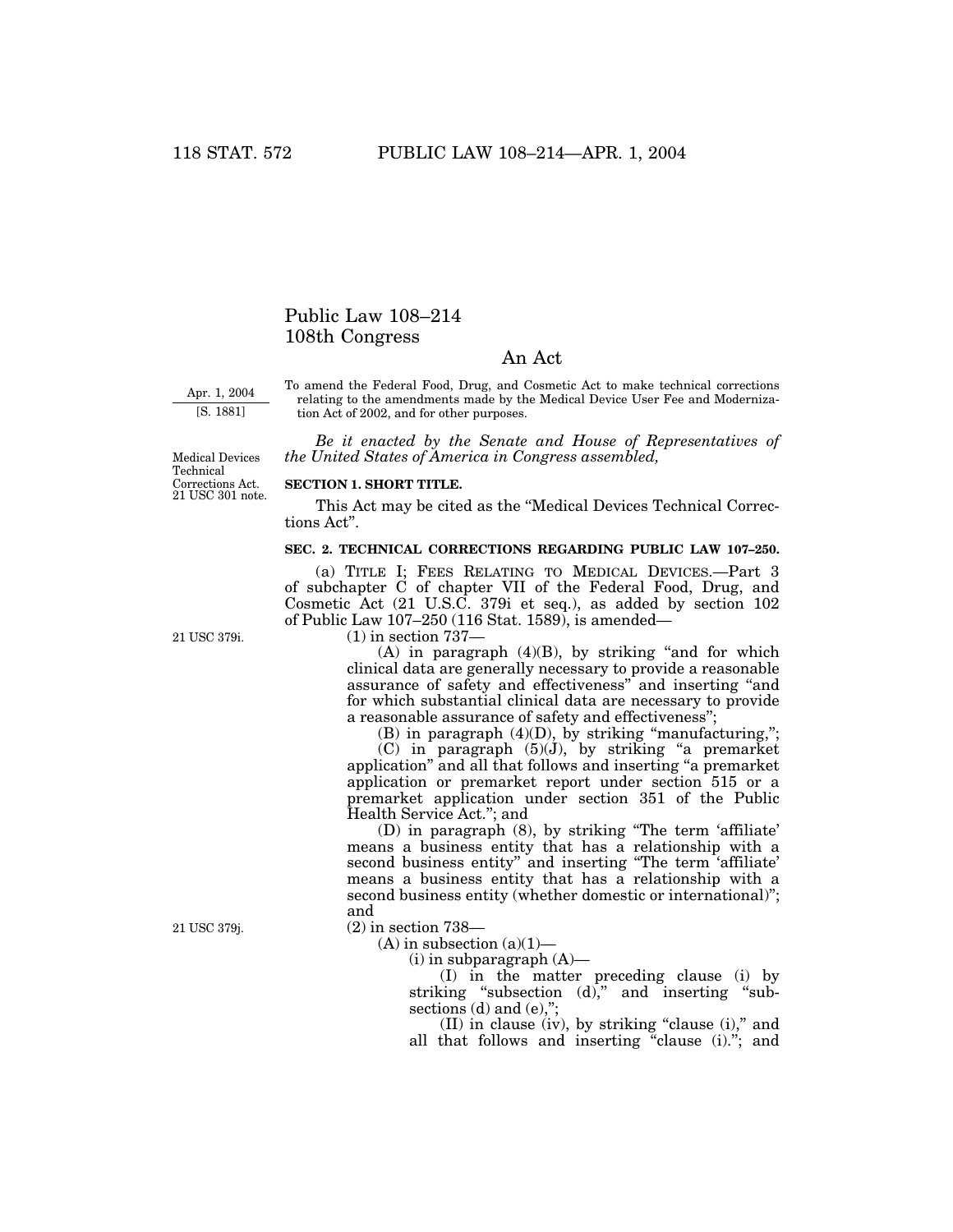(III) in clause (vii), by striking ''clause (i),'' and all that follows and inserting ''clause (i), subject to any adjustment under subsection  $(e)(2)(C)(ii)$ ."; and

(ii) in subparagraph (D), in each of clauses (i) and (ii), by striking ''application'' and inserting ''application, report,'';

 $(B)$  in subsection  $(d)(2)(B)$ , beginning in the second sentence, by striking "firms. which show" and inserting ''firms, which show'';

 $(C)$  in subsection  $(e)$ 

(i) in paragraph (1), by striking ''Where'' and inserting ''For fiscal year 2004 and each subsequent fiscal year, where''; and

 $(ii)$  in paragraph  $(2)$ —

(I) in subparagraph (B), beginning in the second sentence, by striking ''firms. which show'' and inserting "firms, which show"; and

 $(II)$  in subparagraph  $(C)(i)$ , by striking "Where" and inserting ''For fiscal year 2004 and each subsequent fiscal year, where'';

(D) in subsection (f), by striking ''for filing''; and

 $(E)$  in subsection  $(h)(2)(B)$ —

(i) in clause (ii), by redesignating subclauses (I) and (II) as items (aa) and (bb), respectively;

(ii) by redesignating clauses (i) and (ii) as subclauses (I) and (II), respectively;

(iii) by striking ''The Secretary'' and inserting the following:

''(i) IN GENERAL.—The Secretary''; and

(iv) by adding at the end the following:

"(ii) MORE THAN 5 PERCENT.—To the extent such costs are more than 5 percent below the specified level in subparagraph (A)(ii), fees may not be collected under this section for that fiscal year.''.

(b) TITLE II; AMENDMENTS REGARDING REGULATION OF MEDICAL DEVICES.—

(1) INSPECTIONS BY ACCREDITED PERSONS.—Section 704(g) of the Federal Food, Drug, and Cosmetic Act  $(21 \text{ U.S.C. } 374(g)),$ as added by section 201 of Public Law 107–250 (116 Stat. 1602), is amended—

(A) in paragraph (1), in the first sentence, by striking "conducting inspections" and all that follows and inserting ''conducting inspections of establishments that manufacture, prepare, propagate, compound, or process class II or class III devices, which inspections are required under section 510(h) or are inspections of such establishments required to register under section 510(i).";

(B) in paragraph (5)(B), in the first sentence, by striking "or poses" and all that follows through the period and inserting ''poses a threat to public health, fails to act in a manner that is consistent with the purposes of this subsection, or where the Secretary determines that there is a financial conflict of interest in the relationship between the accredited person and the owner or operator of a device establishment that the accredited person has inspected under this subsection.'';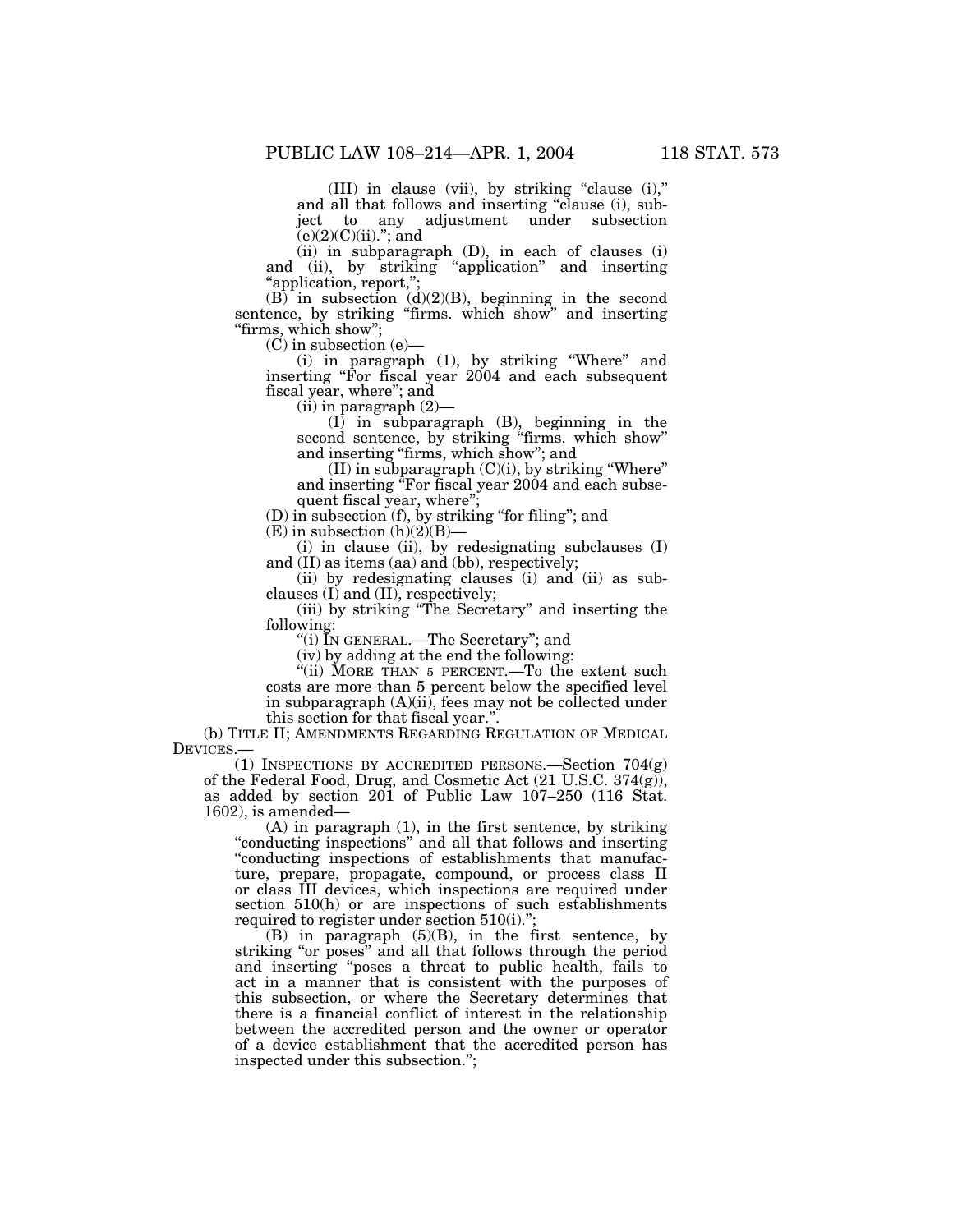$(C)$  in paragraph  $(6)(A)$ —

(i) in clause (i), by striking ''of the establishment pursuant to subsection (h) or (i) of section 510'' and inserting "described in paragraph (1)";

 $(ii)$  in clause  $(ii)$ —

(I) in the matter preceding subclause  $(I)$ —

(aa) by striking ''each inspection'' and inserting ''inspections''; and

(bb) by inserting ''during a 2-year period'' after ''person''; and

 $(II)$  in subclause  $(I)$ , by striking "such a person" and inserting "an accredited person";

(iii) in clause (iii)—

(I) in the matter preceding subclause (I), by striking ''and the following additional conditions are met:" and inserting "and 1 or both of the following additional conditions are met:";

(II) in subclause (I), by striking ''accredited'' and all that follows through the period and inserting ''(accredited under paragraph (2) and identified under clause (ii)(II)) as a person authorized to conduct such inspections of device establishments.''; and

(III) in subclause (II), by inserting ''or by a person accredited under paragraph  $(2)^{n}$  after "by the Secretary"

 $(iv)$  in clause  $(iv)(I)$ —

(I) in the first sentence—

(aa) by striking ''the two immediately preceding inspections of the establishment'' and inserting ''inspections of the establishment during the previous 4 years''; and

(bb) by inserting ''section'' after ''pursuant to'';

(II) in the third sentence—

(aa) by striking ''the petition states a commercial reason for the waiver;''; and

(bb) by inserting ''not'' after ''the Secretary has not determined that the public health would''; and

(III) in the fourth sentence, by striking ''granted until'' and inserting ''granted or deemed to be granted until''; and

 $(v)$  in clause (iv)(II)-

(I) by inserting ''of a device establishment required to register'' after ''to be conducted''; and (II) by inserting ''section'' after ''pursuant to'';

 $(D)$  in paragraph  $(6)(B)(iii)$ —

(i) in the first sentence, by striking '', and data otherwise describing whether the establishment has consistently been in compliance with sections 501 and 502 and other'' and inserting ''and with other''; and (ii) in the second sentence—

(I) by striking ''inspections'' and inserting ''inspectional findings''; and

(II) by inserting ''relevant'' after ''together with all other'';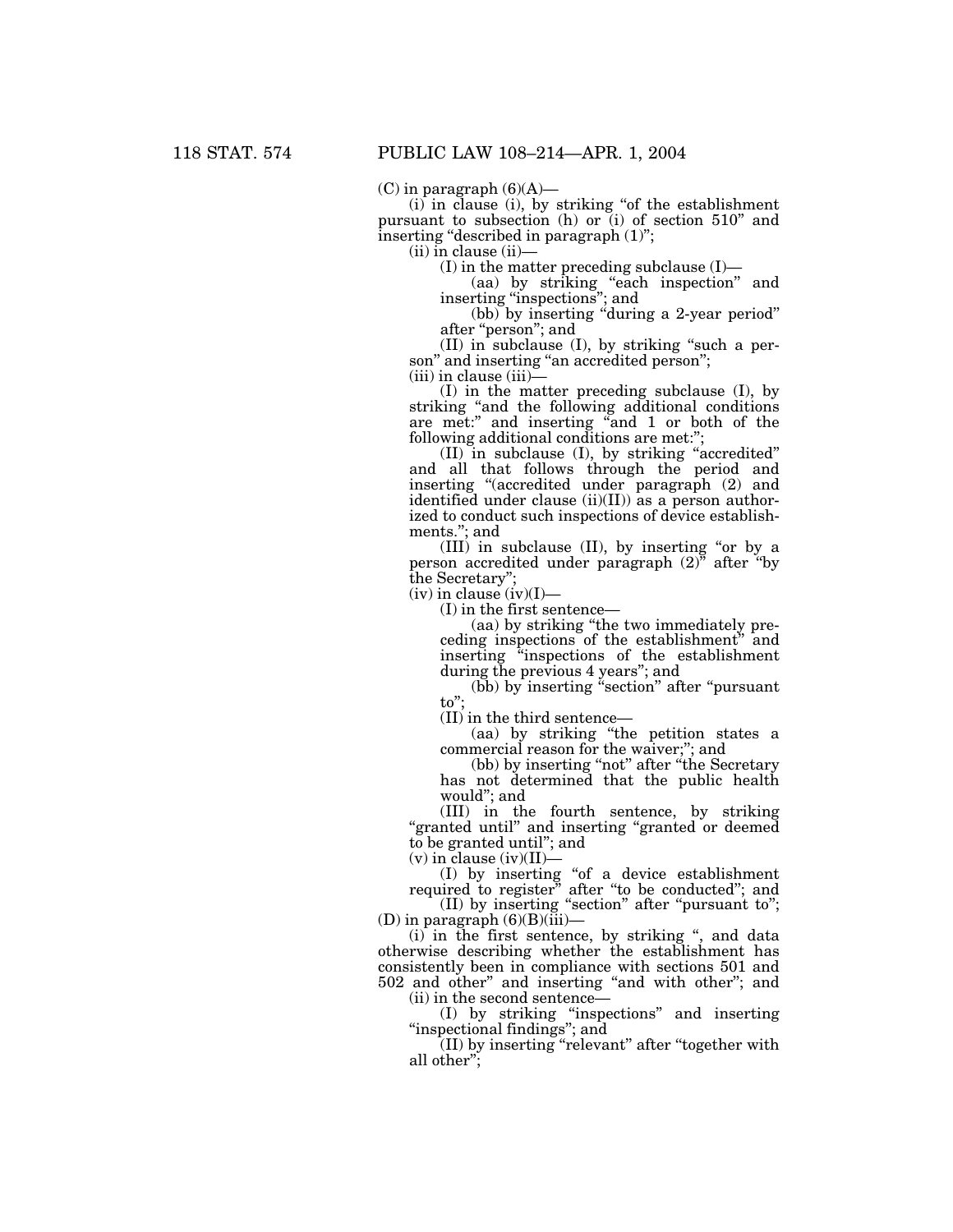$(E)$  in paragraph  $(6)(B)(iv)$ —

(i) by inserting "(I)" after "(iv)"; and

(ii) by adding at the end the following:

''(II) If, during the two-year period following clearance under subparagraph (A), the Secretary determines that the device establishment is substantially not in compliance with this Act, the Secretary may, after notice and a written response, notify the establishment that the eligibility of the establishment for the inspections by accredited persons has been suspended.'';

> $(F)$  in paragraph  $(6)(C)(ii)$ , by striking "in accordance with section 510(h), or has not during such period been inspected pursuant to section  $510(i)$ , as applicable";

> $(G)$  in paragraph  $(10)(B)(iii)$ , by striking "a reporting" and inserting "a report"; and

(H) in paragraph (12)—

(i) by striking subparagraph (A) and inserting the following:

"(A) the number of inspections conducted by accredited persons pursuant to this subsection and the number of inspections conducted by Federal employees pursuant to section 510(h) and of device establishments required to register under section 510(i);"; and

(ii) in subparagraph (E), by striking ''obtained by the Secretary'' and all that follows and inserting ''obtained by the Secretary pursuant to inspections conducted by Federal employees;''.

(2) OTHER CORRECTIONS.—

(A) PROHIBITED ACTS.—Section 301(gg) of the Federal Food, Drug, and Cosmetic Act (21 U.S.C. 331(gg)), as amended by section 201(d) of Public Law 107–250 (116 Stat. 1609), is amended to read as follows:

"(gg) The knowing failure to comply with paragraph  $(7)(E)$ of section 704(g); the knowing inclusion by a person accredited under paragraph (2) of such section of false information in an inspection report under paragraph  $(7)(A)$  of such section; or the knowing failure of such a person to include material facts in such a report.''.

> (B) ELECTRONIC LABELING.—Section 502(f) of the Federal Food, Drug, and Cosmetic Act (21 U.S.C. 352(f)), as amended by section 206 of Public Law 107–250 (116 Stat. 1613), is amended, in the last sentence—

(i) by inserting ''or by a health care professional and required labeling for in vitro diagnostic devices intended for use by health care professionals or in blood establishments'' after ''in health care facilities'';

(ii) by inserting a comma after ''means'';

(iii) by striking ''requirements of law and, that'' and inserting "requirements of law, and that";

(iv) by striking ''the manufacturer affords health care facilities the opportunity'' and inserting ''the manufacturer affords such users the opportunity''; and (v) by striking ''the health care facility''.

(c) TITLE III; ADDITIONAL AMENDMENTS.—

(1) EFFECTIVE DATE.—Section 301(b) of Public Law 107–

250 (116 Stat. 1616), is amended by striking "18 months" 21 USC 352 note. and inserting ''36 months''.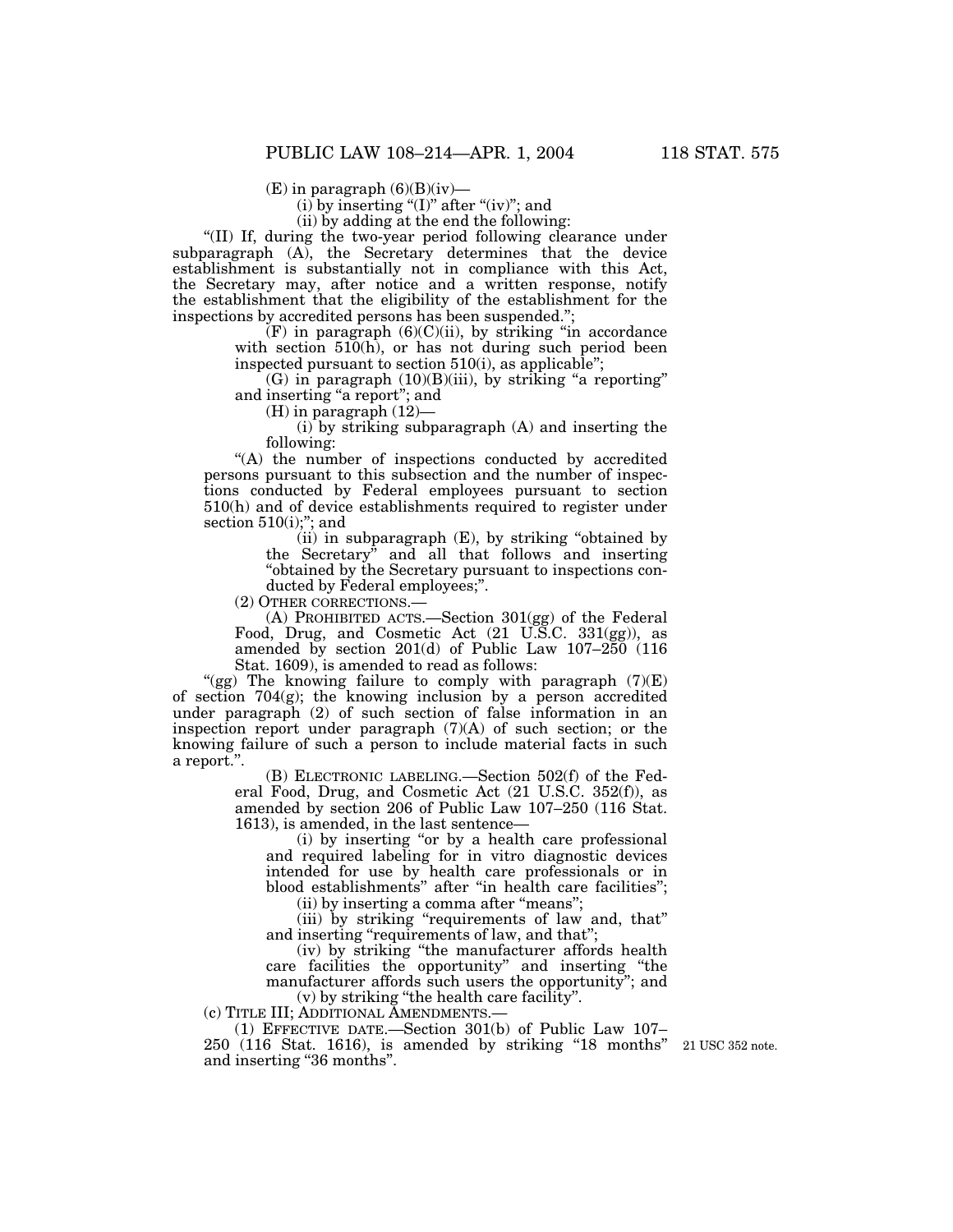(2) PREMARKET NOTIFICATION.—Section 510(o) of the Federal Food, Drug, and Cosmetic Act (21 U.S.C. 360(o)), as added by section 302(b) of Public Law 107–250 (116 Stat. 1616), is amended—

(A) in paragraph (1)(B), by striking '', adulterated'' and inserting ''or adulterated''; and

(B) in paragraph (2)—

 $(i)$  in subparagraph  $(B)$ , by striking ", adulterated" and inserting ''or adulterated''; and

(ii) in subparagraph (E), by striking ''semicritical'' and inserting "semi-critical".

(d) MISCELLANEOUS CORRECTIONS.—

(1) CERTAIN AMENDMENTS TO SECTION 515.—

(A) IN GENERAL.—

(i) TECHNICAL CORRECTION.—Section 515(c) of the Federal Food, Drug, and Cosmetic Act (21 U.S.C.  $360e(c)$ , as amended by sections 209 and  $302(c)(2)(A)$ of Public Law 107–250 (116 Stat. 1613, 1618), is amended by redesignating paragraph (3) (as added by section 209 of such Public Law) as paragraph (4).

(ii) MODULAR REVIEW.—Section  $515(c)(4)(B)$  of the Federal Food, Drug, and Cosmetic Act (21 U.S.C.  $360e(c)(4)(B)$  is amended by striking "unless an issue of safety'' and inserting ''unless a significant issue of safety''.

(B) CONFORMING AMENDMENT.—Section 210 of Public Law  $107-250$  (116 Stat. 1614) is amended by striking ", as amended" and all that follows through "by adding" and inserting ''is amended in paragraph (3), as redesignated by section  $302(c)(2)(A)$  of this Act, by adding".

(2) CERTAIN AMENDMENTS TO SECTION 738.—

(A) IN GENERAL.—Section 738(a) of the Federal Food, Drug, and Cosmetic Act (21 U.S.C. 379j(a)), as amended by subsection (a), is amended—

 $(i)$  in the matter preceding paragraph  $(1)$ —

(I) by striking ''(a) TYPES OF FEES.—Beginning on'' and inserting the following:

''(a) TYPES OF FEES.—

''(1) IN GENERAL.—Beginning on''; and

(II) by striking ''this section as follows:'' and inserting "this section."; and

(ii) by striking "(1) PREMARKET APPLICATION," and inserting the following: ''(2) PREMARKET APPLICATION,''.

(B) CONFORMING AMENDMENTS.—Section 738 of the

Federal Food, Drug, and Cosmetic Act (21 U.S.C. 379j), as amended by subparagraph (A), is amended—

(i) in subsection  $(d)(1)$ , in the last sentence, by striking "subsection  $(a)(1)(A)$ " and inserting "subsection  $(a)(2)(A)$ ";

(ii) in subsection  $(e)(1)$ , by striking "subsection  $(a)(1)(A)(vii)$ " and inserting "subsection  $(a)(2)(A)(vii)$ "; (iii) in subsection  $(e)(2)(C)$ —

(I) in each of clauses (i) and (ii), by striking "subsection  $(a)(1)(A)(vii)$ " and inserting "subsection"  $(a)(2)(A)(vii)$ "; and

21 USC 360e.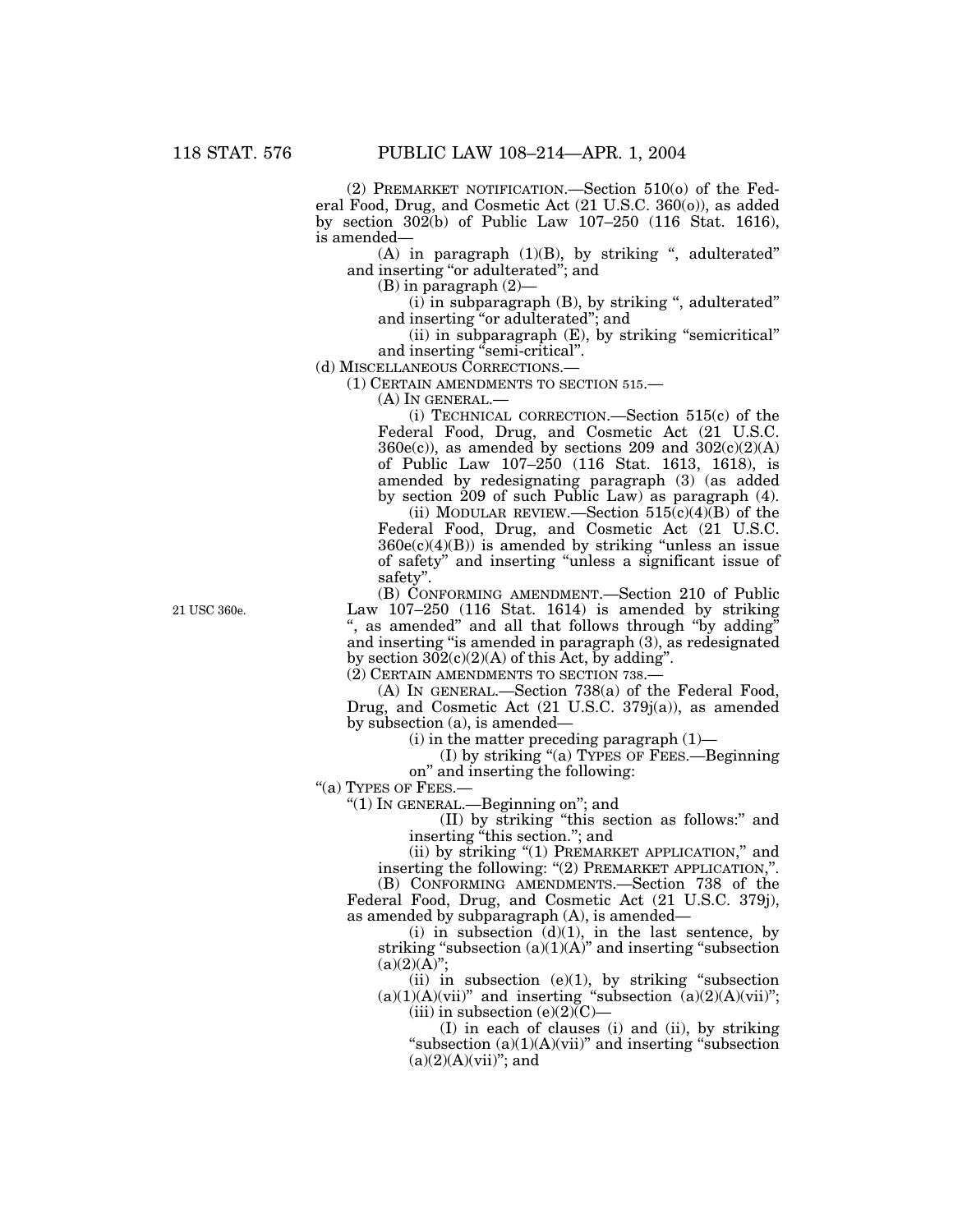(II) in clause (ii), by striking ''subsection  $(a)(1)(A)(i)$ " and inserting "subsection  $(a)(2)(A)(i)$ "; and

(iv) in subsection (j), by striking ''subsection  $(a)(1)(D)$ ," and inserting "subsection  $(a)(2)(D)$ ,".

(C) ADDITIONAL CONFORMING AMENDMENT.—Section 102(b)(1) of Public Law 107–250 (116 Stat. 1600) is amended, in the matter preceding subparagraph (A), by striking "section  $738(a)(1)(A)(ii)$ " and inserting "section  $738(a)(2)(A)(ii)$ ". 21 USC 379j

(3) PUBLIC LAW 107–250.—Public Law 107–250 is amended—

(A) in section 102(a) (116 Stat. 1589), by striking ''(21 21 USC 379i, U.S.C. 379F et seq.)" and inserting "(21 U.S.C. 379f et <sup>379j.</sup> seq.)":

(B) in section 102(b) (116 Stat. 1600)—

(i) by striking paragraph (2);

(ii) in paragraph (1), by redesignating subparagraphs (A) and (B) as paragraphs (1) and  $(2)$ , respectively; and

(iii) by striking:

"(b) FEE EXEMPTION FOR CERTAIN ENTITIES SUBMITTING PRE-MARKET REPORTS.—

''(1) IN GENERAL.—A person submitting a premarket report'' and inserting:

"(b) FEE EXEMPTION FOR CERTAIN ENTITIES SUBMITTING PRE-

MARKET REPORTS.—A person submitting a premarket report''; and

(C) in section  $212(b)(2)$  (116 Stat. 1614), by striking '', such as phase IV trials,''.

#### **SEC. 3. REPORT ON BARRIERS TO AVAILABILITY OF DEVICES** Deadline. **INTENDED FOR CHILDREN.**

Not later than 180 days after the date of enactment of this Act, the Secretary of Health and Human Services shall submit to the Committee on Health, Education, Labor, and Pensions of the Senate and the Committee on Energy and Commerce of the House of Representatives a report on the barriers to the availability of devices intended for the treatment or diagnosis of diseases and conditions that affect children. The report shall include any recommendations of the Secretary of Health and Human Services for changes to existing statutory authority, regulations, or agency

21 USC 360*l* note.

note.